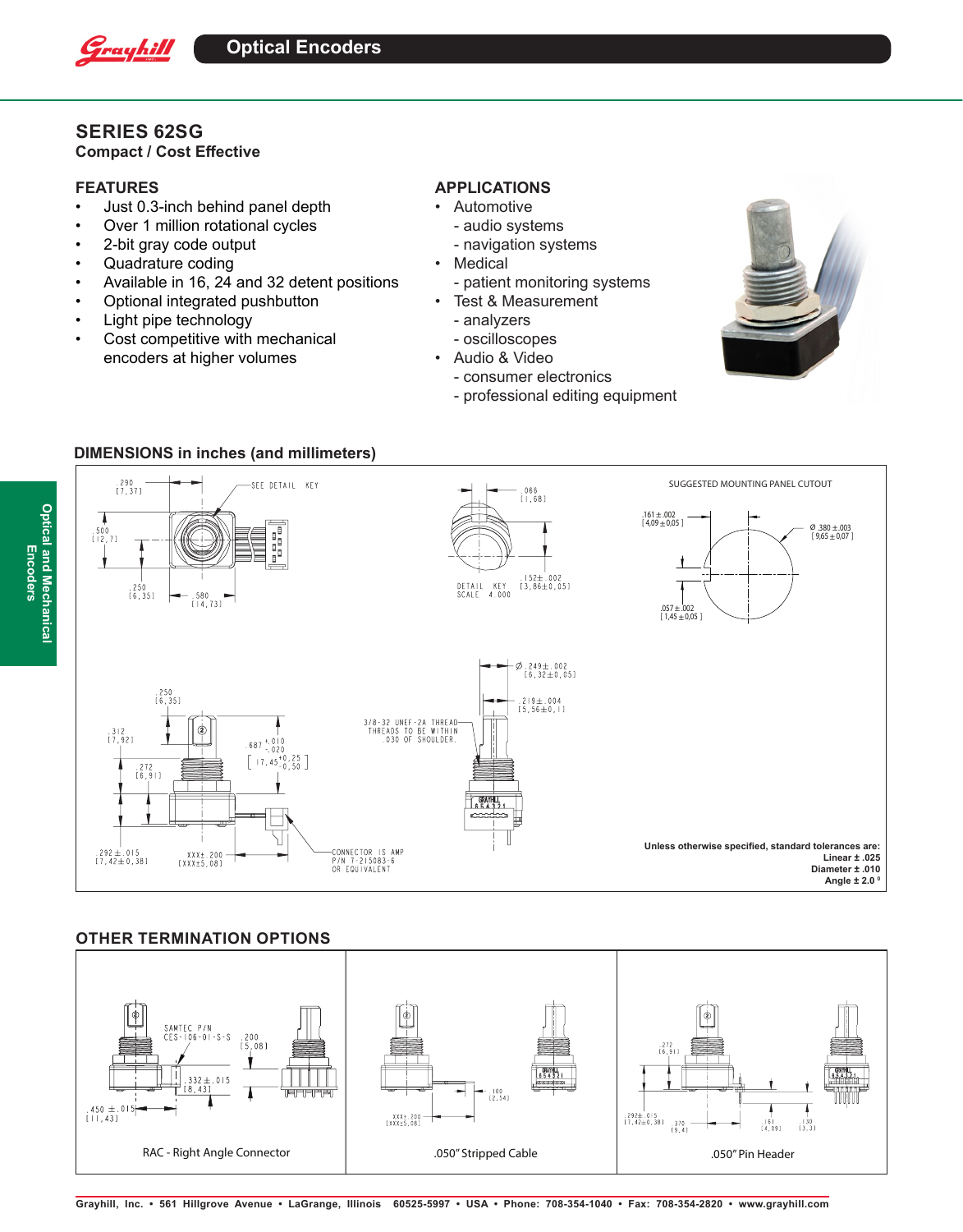

#### **WAVEFORM AND TRUTH TABLE**



## **SPECIFICATIONS**

#### **Environmental Specifications Operating Temperature:** -40°C to 85°C

**Storage Temperature:** -40°C to 85°C **Humidity:** 96 hours@90-95% humidity@40°C **Mechanical Vibration:** Harmonic motion with amplitude of 15g within a varied frequency of 10 to 2000 Hz for 12 hours **Mechanical Shock:**

**Test 1:** 100g for 6 ms half-sine wave with a velocity change of 12.3 ft/s. **Test 2:** 100g for 6 ms sawtooth wave with a velocity change of 9.7 ft/s.

#### **Rotary Electrical and Mechanical Specifications**

**Operating Voltage:** 5.00 ± 0.25 Vdc **Supply Current:** 30 mA maximum **Logic Output Characteristics: Logic High:**  $V_{OH} = 3.0$  Vdc MIN at  $V_{CC} = 4.75$ Vdc with 10 kΩ PULL-UP RESISTOR **Logic Low:**  $V_{OL} = 1.0$  Vdc MAX at  $V_{CC} = 5.25$ Vdc with 10 kΩ PULL-UP RESISTOR **Output:** Open Collector Phototransistor **Optical Rise Time:** 30ms maximum **Optical Fall Time:** 30ms maximum

| TORQUE TABLE (IN-OZ) L                               | <b>M</b> |  |
|------------------------------------------------------|----------|--|
| 16-POSITION $(\pm 1.0 \text{ IN}-0Z)$ 1.80 2.10 2.55 |          |  |
| 24-POSITION (±0.5 IN-OZ)   1.25   1.65   2.45        |          |  |
| 32-POSITION (±0.5 IN-OZ)   1.00   1.20   1.50        |          |  |

**40% of initial value after 1 million cycles.** 

**Mechanical Life:** 1,000,000 cycles of operation. 1 cycle is a rotation through all positions and a full return **Mounting Torque:** 15in-lbs. maximum **Shaft Pushout Force:** 45 lbs. minimum **Terminal Strength:** 15 lbs. cable pull out force minimum

**Solderability:** 95% free of pin holes & voids

#### **Pushbutton Electrical and Mechanical Specifications**

**Rating:** 30 mA @ 5 Vdc **Contact Resistance:** <10 Ω (Compatible with CMOS or TTL) **Life:** 1 million actuations minimum **Contact Bounce:** <4 ms make, <10ms break **Actuation Force:**  $5 = 550 \pm 200$  grams  $9 = 1050 \pm 200$  grams **Shaft Travel:** .020 ± .008 inch

#### **Materials and Finishes**

**Bushing:** Zamak 2 **Shaft:** Zamak 2 **Detent Ball:** 302 Stainless Steel **Detent Spring:** Music Wire **Retaining Ring:** 301 Stainless Steel reinforced. Zytel FR-50 **Light Pipe:** Lexan, GE **Code Rotor:** Delrin 100 **Pushbutton Actuator:** Glass Reinforced nylon 6/6. Zytel 70G33L. UL 94 **Pushbutton Dome:** 301 Stainless Steel **Printed Circuit Board:** NEMA Grade FR4, Double clad with copper, Plated with gold over nickel **Infrared Emitting Diode:** Gallium Aluminum

**Code Housing:** Nylon 6/6 25% glass

Arsenide

**Phototransistor Diode:** NPN Silicon **Resistor:** Metal oxide on ceramic substrate Spacer: Pet plastic

**Backplate:** 302 Stainless Steel **Label:** TT406 thermal transfer cast film **Solder:** 96.5% tin / 3% silver / 0.5% copper. No clean

**Hex Nut:** Brass, Plated with nickel **Lockwasher:** Zinc Plated Spring Steel with Clear Trivalent Chromate Finish **Cable:** Copper Stranded with topcoat in PVC

insulation

**Connector (.050 center):** PA4.6 with tin/ nickel plated phosphor bronze.

|                             | <b>Series</b>                                                                                                                                                                                                                                                                                                                                                                             |            |  |                |                         | ROTATIONAL TORQUE AND<br>PUSHBUTTON AVAILABILITY |  |  |
|-----------------------------|-------------------------------------------------------------------------------------------------------------------------------------------------------------------------------------------------------------------------------------------------------------------------------------------------------------------------------------------------------------------------------------------|------------|--|----------------|-------------------------|--------------------------------------------------|--|--|
| Style: SG<br>62SGXX-XX-XXXX |                                                                                                                                                                                                                                                                                                                                                                                           |            |  | PUSHBUTTON     |                         |                                                  |  |  |
|                             | <b>Angle of Throw:</b> $11 = 11.25^{\circ}$ code change and 32 detent positions;                                                                                                                                                                                                                                                                                                          | OROUE      |  | NONE           | 550 GRAMS               | 1050 GRAMS                                       |  |  |
|                             | $15 = 15^{\circ}$ code change and 24 detent positions;<br>$22 = 22.5^{\circ}$ code change and 16 detent positions                                                                                                                                                                                                                                                                         |            |  | L0             | L 5                     | L9                                               |  |  |
|                             | <b>Rotational Torque Option: L</b> = Low Torque, $M$ = Medium Torque, $H$ = High Torque                                                                                                                                                                                                                                                                                                   |            |  | M <sub>0</sub> | M <sub>5</sub>          | M9                                               |  |  |
|                             | <b>Pushbutton Option: 0</b> = No pushbutton, $5 = 550$ grams, $9 = 1050$ grams                                                                                                                                                                                                                                                                                                            | ROTATIONAL |  | HO             | <b>NOT</b><br>AVAILABLE | H <sub>9</sub>                                   |  |  |
|                             | Termination:<br>$C = 0.050$ Center Ribbon Cable with connector, $S = 0.050$ Center Ribbon Cable with 100 stripped end,<br>$P = .050$ Center Pin, <b>RAC</b> = Right Angle Connector; .050" centers<br><b>Cable Length:</b> $020 = 2.00$ " Cable, $040 = 4.00$ " Cable, $060 = 6.00$ " Cable, leave blank if pinned<br>*Eliminate cable length if ordering "P" or "RAC" termination option |            |  |                |                         |                                                  |  |  |

\*62SG15-L5-RAC available as standard P/N, for additional options, please contact Grayhill